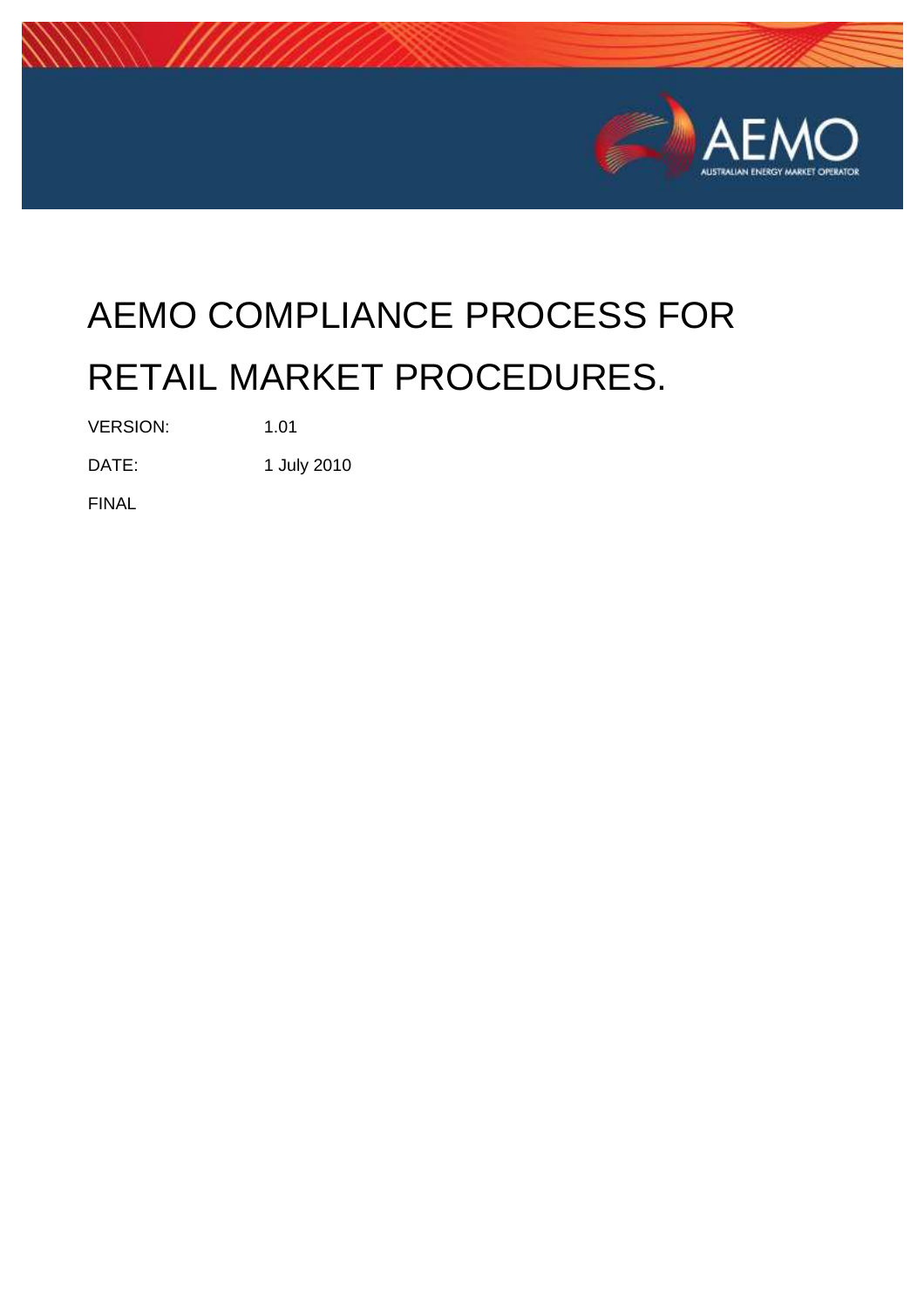

# Version Release History

| <b>Version</b> | <b>Date</b> | By           | <b>Changes</b>      |
|----------------|-------------|--------------|---------------------|
| 1.0            | 14/06/10    | Bryan Nguyen | Original            |
| 1.01           | 01/07/10    | Bryan Nguyen | Disclaimer included |

#### **Disclaimer**

- (a) **Purpose** This document has been prepared by the Australian Energy Market Operator Limited (**AEMO**) for information purposes.
- (b) **Supplementary Information** This document might also contain information the publication of which is not required by the National Gas Law or National Gas Rules. Such information is included for information purposes only, does not constitute legal or business advice, and should not be relied on as a substitute for obtaining detailed advice about the National Gas Law, the National Gas Rules, or any other relevant laws, codes, rules, procedures or policies or any aspect of the national electricity market, or the electricity industry. While AEMO has used due care and skill in the production of this document, neither AEMO, nor any of its employees, agents and consultants make any representation or warranty as to the accuracy, reliability, completeness, currency or suitability for particular purposes of the information in this document.
- (c) **Limitation of Liability** To the extent permitted by law, AEMO and its advisers, consultants and other contributors to this document (or their respective associated companies, businesses, partners, directors, officers or employees) shall not be liable for any errors, omissions, defects or misrepresentations in the information contained in this document or for any loss or damage suffered by persons who use or rely on this information (including by reason of negligence, negligent misstatement or otherwise). If any law prohibits the exclusion of such liability, AEMO's liability is limited, at AEMO's option, to the re-supply of the information, provided that this limitation is permitted by law and is fair and reasonable.

© 2010 - All rights reserved.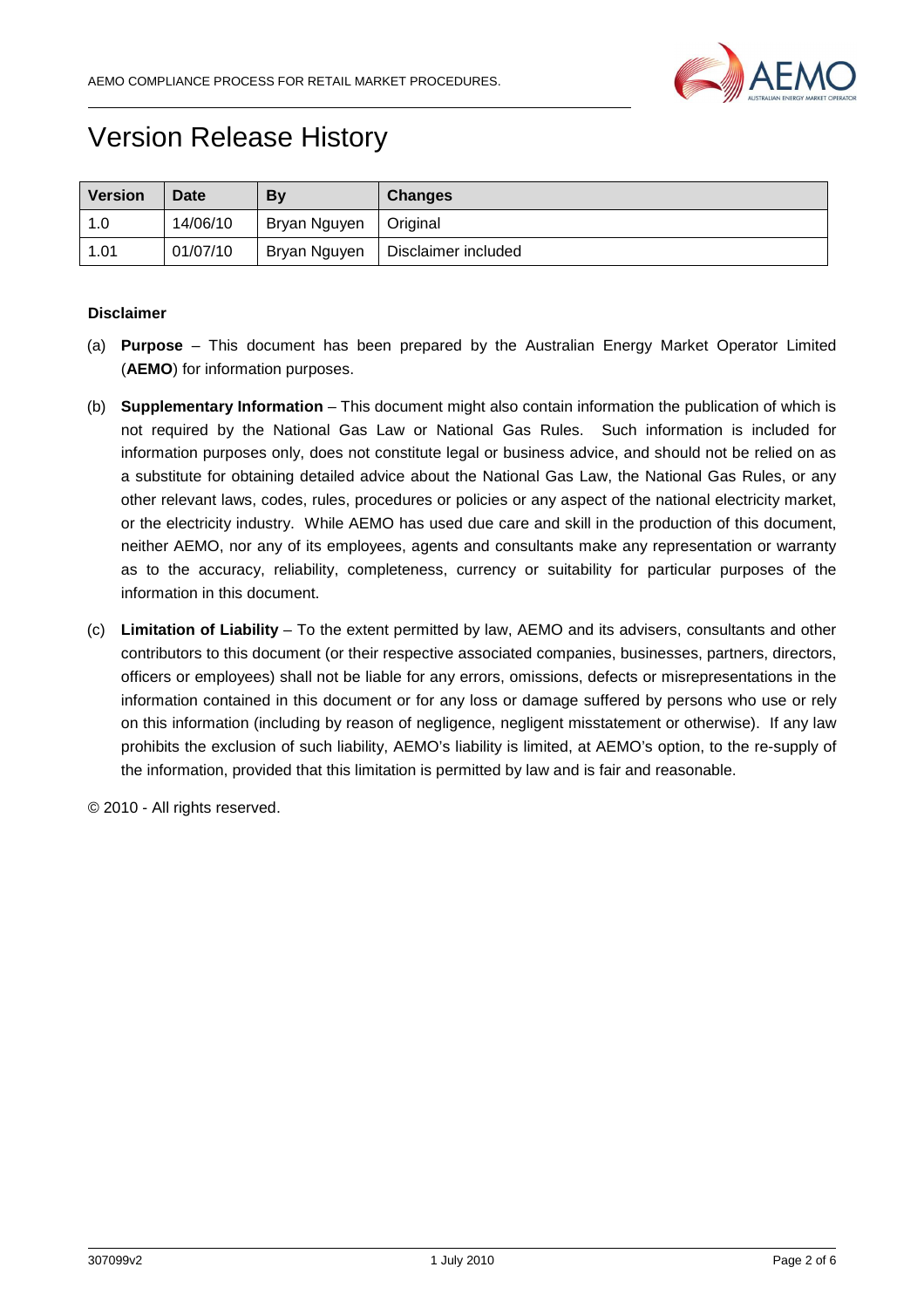

# **Contents**

| $\mathbf{1}$ | AEMO criteria to use in determining apparent breaches of Gas Retail Market        |
|--------------|-----------------------------------------------------------------------------------|
| 1.1          |                                                                                   |
| 1.2          | Whether to refer a material apparent breach to the Australian Energy Regulator  5 |
| 1.3          | Relevant National Gas Law provisions to AEMO Compliance Process for Gas Retail    |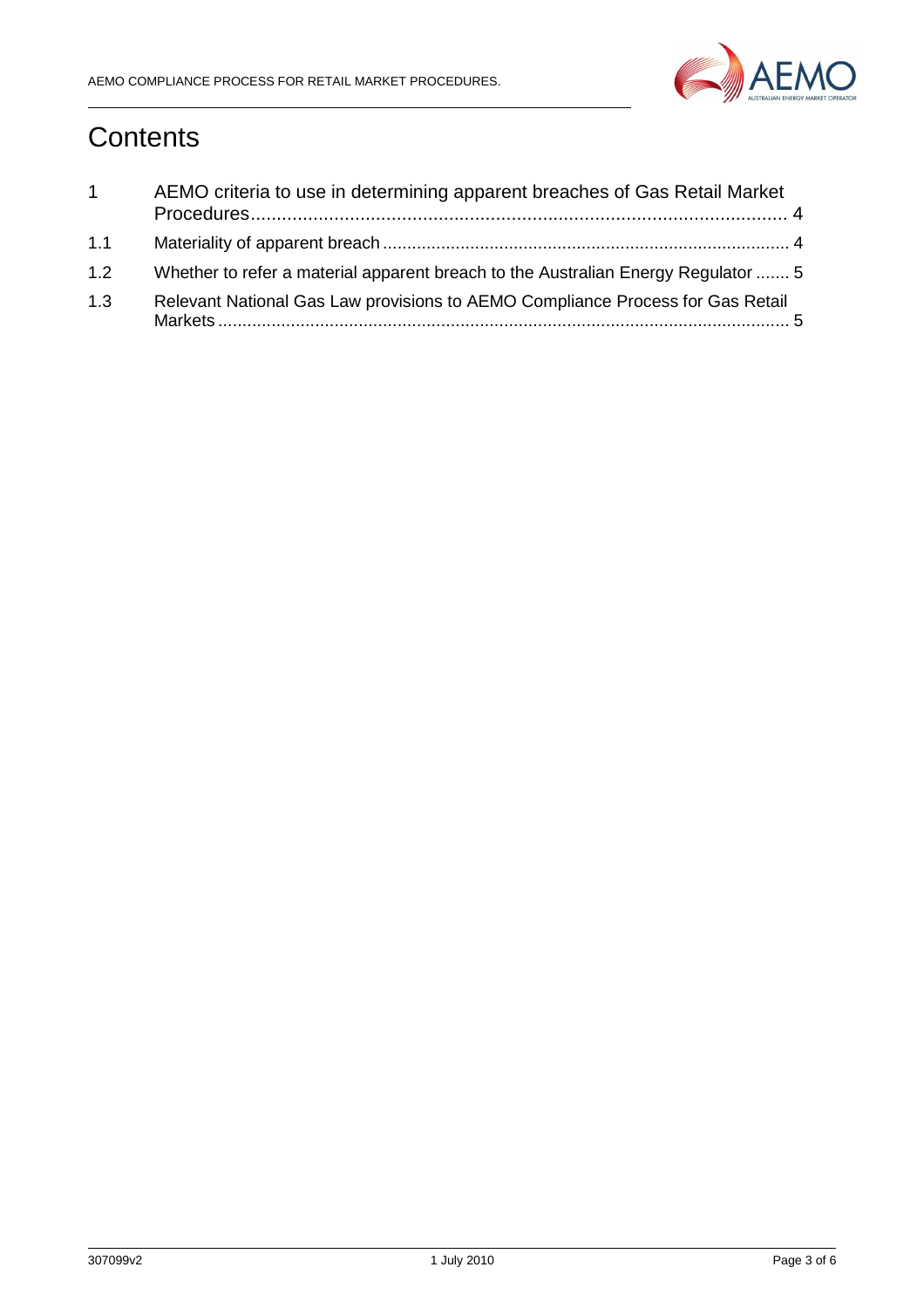

## **1 AEMO criteria to use in determining apparent breaches of Gas Retail Market Procedures**

Section 91MB of the National Gas Law provides that AEMO and each person to whom the Retail Market Procedures **(Procedures)** are applicable must comply with the **Procedures**.

If AEMO has reasonable grounds to suspect that an apparent breach to the Procedures has occurred AEMO must make a determination whether the apparent breach is material.

AEMO will use the following criteria to in assessing whether apparent breaches of the Gas Retail Market Procedures as they apply to the relevant jurisdiction are:

- i. Material; and
- ii. If the incident is material whether it should be referred to the Australian Energy Regulator (AER).

#### **1.1 Materiality of apparent breach**

The following criteria will be used by AEMO in determining whether an apparent breach is material in nature:

- 1. Whether or not the apparent breach is likely to cause significant financial impact on either of the following:
	- a. Market Participants;
	- b. AEMO, including any applicable market operating system;
	- c. End use customers;
	- d. AEMO stakeholders.
- 2. Whether or not the apparent breach is likely to cause significant market system impact on either of the following:
	- a. Market Participants;
	- b. AEMO; including any applicable market operating system;
	- c. AEMO stakeholders.

3. Whether or not the apparent breach is likely to use significant operational impact on either of the following:

- a. Market Participants;
- b. AEMO; including any applicable market operating system;
- c. End use customers;
- d. AEMO stakeholders.
- 4. Any other factors considered relevant by AEMO.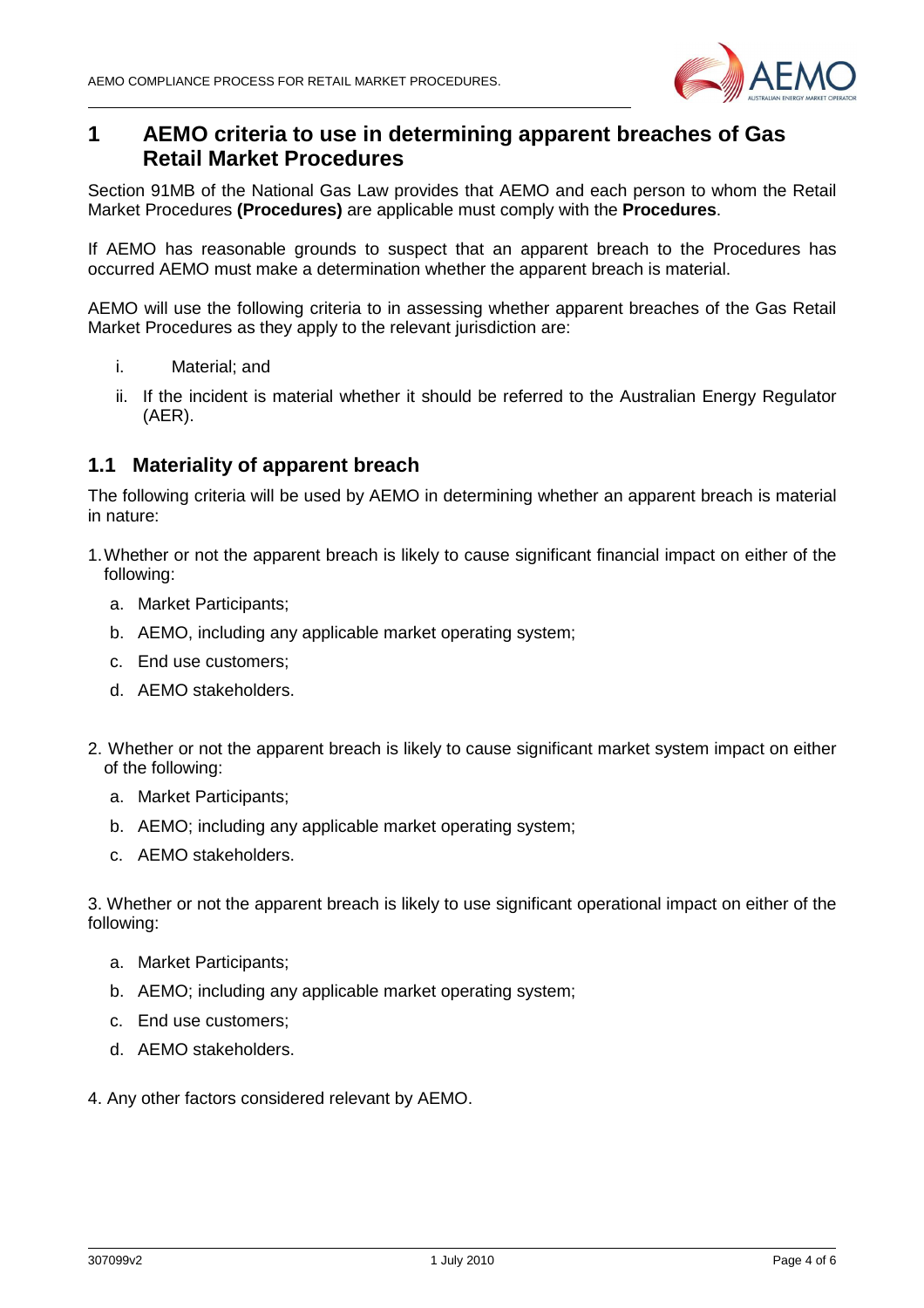

### **1.2 Whether to refer a material apparent breach to the Australian Energy Regulator**

AEMO will use the following process to determine whether an apparent breach, if considered material, should be referred to the AER.

In determining whether or not a material apparent breach warrants referral to the AER, AEMO may have regard to the following matters:

- 1. Whether the complaint is frivolous or vexatious.
- 2. Whether the apparent breach has resulted in any costs being borne by AEMO (and therefore the market as a whole).
- 3. Whether or not the apparent breach appears to have arisen as a result of problems with the design/operation of the Procedures.
- 4. Whether the apparent breach by a Market Participant was caused by the conduct of AEMO.
- 5. Whether the apparent breach is an isolated event, or indicates a systemic problem with compliance.
- 6. Whether the apparent breach appears to have been made intentionally or maliciously.
- 7. Whether remedial action was taken by the Market Participant following discovery of the breach.
- 8. Whether the apparent breach has a potential anti-competitive effect.
- 9. Any other matters considered relevant by the AEMO.

## **1.3 Relevant National Gas Law provisions to AEMO Compliance Process for Gas Retail Markets**

**(From National Gas (South Australia) Act 2008—1.7.2009 – note individuals are responsible for using the latest version of the Procedures/legislation)** 

#### **91MB—Compliance with Retail Market Procedures**

(1) AEMO and each person to whom the Retail Market Procedures are applicable must comply with the Procedures.

(2) However, if there is an inconsistency between an applicable access arrangement and the Retail Market Procedures, a person is, to the extent of the inconsistency, not required to comply with the Procedures.

(3) If AEMO has reasonable grounds to suspect a breach of the Retail Market Procedures, it must, after making such inquiries and investigation as it considers appropriate, make a decision as to whether the breach is a material breach.

- (4) If AEMO decides the breach is material, AEMO—
- (a) must publish the decision and the reasons for it on its website; and

(b) may direct the person suspected of the breach to rectify it or to take specified measures to ensure future compliance (or both); and

(c) may refer the breach to the AER.

(5) A direction by AEMO under subsection (4)(b) must—